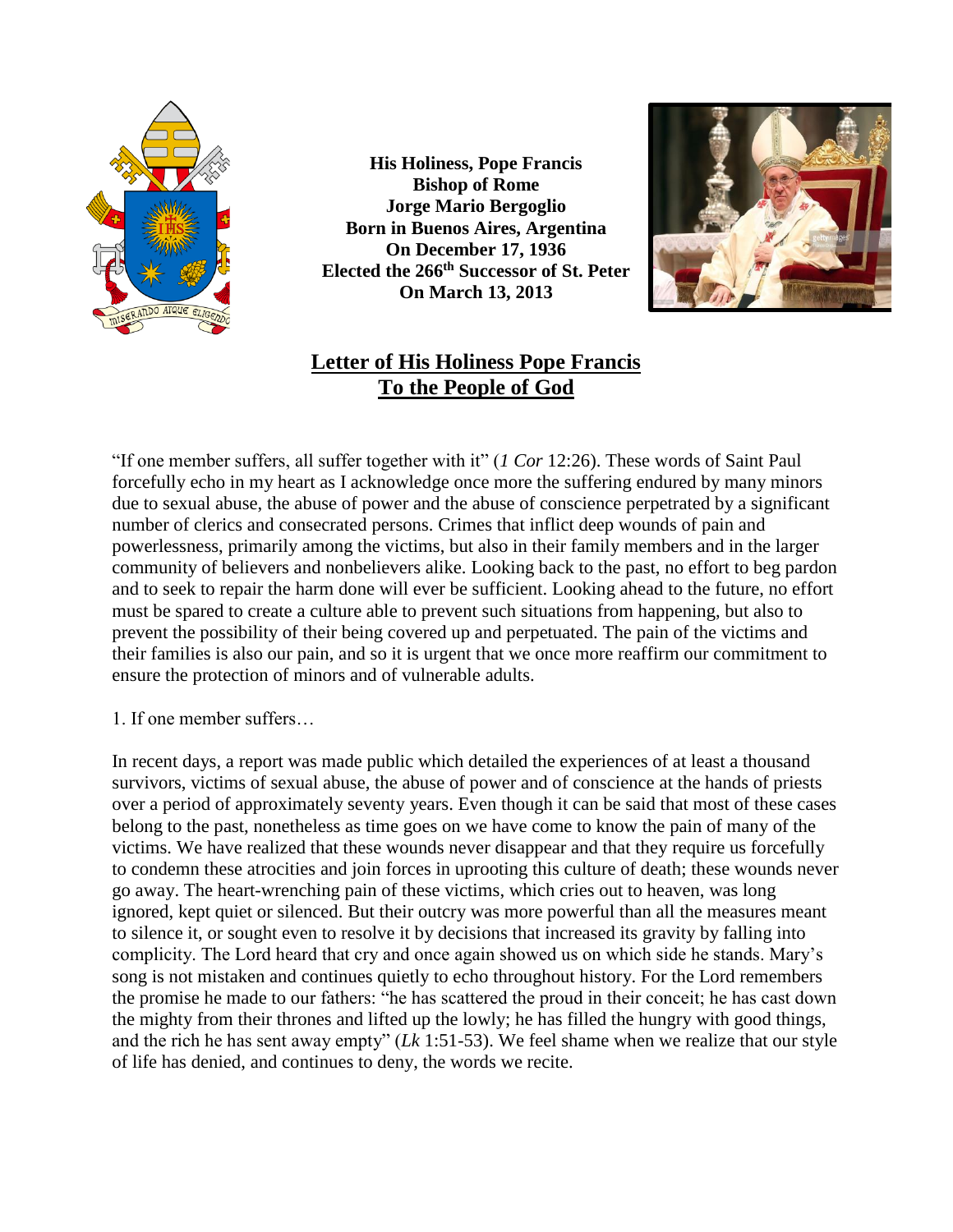With shame and repentance, we acknowledge as an ecclesial community that we were not where we should have been, that we did not act in a timely manner, realizing the magnitude and the gravity of the damage done to so many lives. We showed no care for the little ones; we abandoned them. I make my own the [words of the then Cardinal Ratzinger when, during the Way](http://www.vatican.va/news_services/liturgy/2005/via_crucis/en/station_09.html)  [of the Cross composed for Good Friday 2005,](http://www.vatican.va/news_services/liturgy/2005/via_crucis/en/station_09.html) he identified with the cry of pain of so many victims and exclaimed: "How much filth there is in the Church, and even among those who, in the priesthood, ought to belong entirely to [Christ]! How much pride, how much selfcomplacency! Christ's betrayal by his disciples, their unworthy reception of his body and blood, is certainly the greatest suffering endured by the Redeemer; it pierces his heart. We can only call to him from the depths of our hearts: *Kyrie eleison* – Lord, save us! (cf. *Mt* 8:25)" (Ninth Station).

## 2. … all suffer together with it

The extent and the gravity of all that has happened requires coming to grips with this reality in a comprehensive and communal way. While it is important and necessary on every journey of conversion to acknowledge the truth of what has happened, in itself this is not enough. Today we are challenged as the People of God to take on the pain of our brothers and sisters wounded in their flesh and in their spirit. If, in the past, the response was one of omission, today we want solidarity, in the deepest and most challenging sense, to become our way of forging present and future history. And this in an environment where conflicts, tensions and above all the victims of every type of abuse can encounter an outstretched hand to protect them and rescue them from their pain (cf. *[Evangelii Gaudium](http://w2.vatican.va/content/francesco/en/apost_exhortations/documents/papa-francesco_esortazione-ap_20131124_evangelii-gaudium.html#Unity_prevails_over_conflict)*, 228). Such solidarity demands that we in turn condemn whatever endangers the integrity of any person. A solidarity that summons us to fight all forms of corruption, especially spiritual corruption. The latter is "a comfortable and self-satisfied form of blindness. Everything then appears acceptable: deception, slander, egotism and other subtle forms of self-centeredness, for 'even Satan disguises himself as an angel of light' (*2 Cor* 11:14)" (*[Gaudete et Exsultate](http://w2.vatican.va/content/francesco/en/apost_exhortations/documents/papa-francesco_esortazione-ap_20180319_gaudete-et-exsultate.html#Spiritual_corruption)*, 165). Saint Paul's exhortation to suffer with those who suffer is the best antidote against all our attempts to repeat the words of Cain: "Am I my brother's keeper?" (*Gen*  4:9).

I am conscious of the effort and work being carried out in various parts of the world to come up with the necessary means to ensure the safety and protection of the integrity of children and of vulnerable adults, as well as implementing zero tolerance and ways of making all those who perpetrate or cover up these crimes accountable. We have delayed in applying these actions and sanctions that are so necessary, yet I am confident that they will help to guarantee a greater culture of care in the present and future.

Together with those efforts, every one of the baptized should feel involved in the ecclesial and social change that we so greatly need. This change calls for a personal and communal conversion that makes us see things as the Lord does. For as Saint [John Paul II](https://w2.vatican.va/content/john-paul-ii/en.html) liked to say: "If we have truly started out anew from the contemplation of Christ, we must learn to see him especially in the faces of those with whom he wished to be identified" (*[Novo Millennio Ineunte](https://w2.vatican.va/content/john-paul-ii/en/apost_letters/2001/documents/hf_jp-ii_apl_20010106_novo-millennio-ineunte.html)*, 49). To see things as the Lord does, to be where the Lord wants us to be, to experience a conversion of heart in his presence. To do so, prayer and penance will help. I invite the entire holy faithful People of God to a *penitential exercise of prayer and fasting*, following the Lord's command[.\[1\]](http://w2.vatican.va/content/francesco/en/letters/2018/documents/papa-francesco_20180820_lettera-popolo-didio.html#_ftn1) This can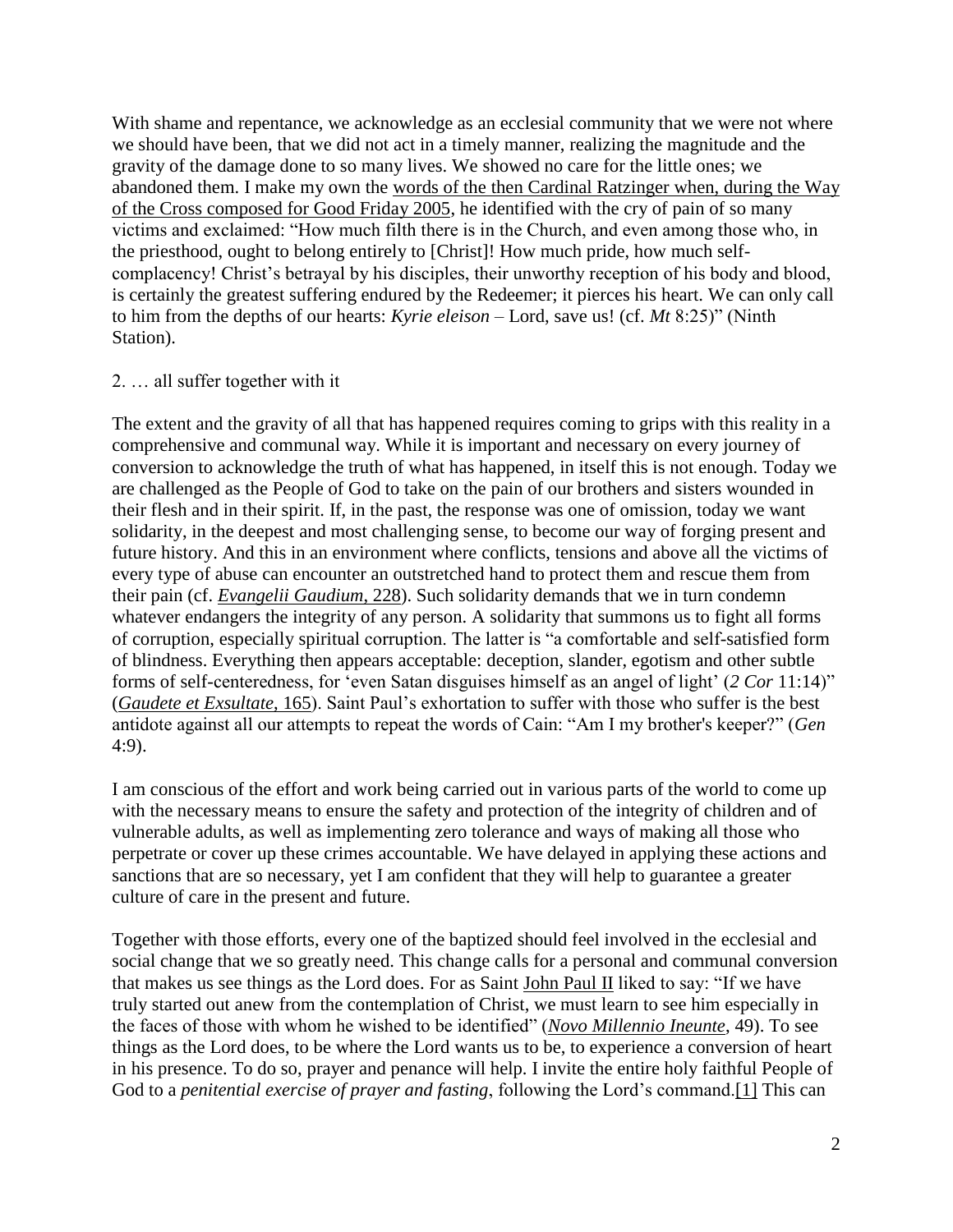awaken our conscience and arouse our solidarity and commitment to a culture of care that says "never again" to every form of abuse.

It is impossible to think of a conversion of our activity as a Church that does not include the active participation of all the members of God's People. Indeed, whenever we have tried to replace, or silence, or ignore, or reduce the People of God to small elites, we end up creating communities, projects, theological approaches, spiritualities and structures without roots, without memory, without faces, without bodies and ultimately, without lives[.\[2\]](http://w2.vatican.va/content/francesco/en/letters/2018/documents/papa-francesco_20180820_lettera-popolo-didio.html#_ftn2) This is clearly seen in a peculiar way of understanding the Church's authority, one common in many communities where sexual abuse and the abuse of power and conscience have occurred. Such is the case with clericalism, an approach that "not only nullifies the character of Christians, but also tends to diminish and undervalue the baptismal grace that the Holy Spirit has placed in the heart of our people"[.\[3\]](http://w2.vatican.va/content/francesco/en/letters/2018/documents/papa-francesco_20180820_lettera-popolo-didio.html#_ftn3) Clericalism, whether fostered by priests themselves or by lay persons, leads to an excision in the ecclesial body that supports and helps to perpetuate many of the evils that we are condemning today. To say "no" to abuse is to say an emphatic "no" to all forms of clericalism.

It is always helpful to remember that "in salvation history, the Lord saved one people. We are never completely ourselves unless we belong to a people. That is why no one is saved alone, as an isolated individual. Rather, God draws us to himself, taking into account the complex fabric of interpersonal relationships present in the human community. God wanted to enter into the life and history of a people" (*[Gaudete et Exsultate](http://w2.vatican.va/content/francesco/en/apost_exhortations/documents/papa-francesco_esortazione-ap_20180319_gaudete-et-exsultate.html#THE_SAINTS_)*, 6). Consequently, the only way that we have to respond to this evil that has darkened so many lives is to experience it as a task regarding all of us as the People of God. This awareness of being part of a people and a shared history will enable us to acknowledge our past sins and mistakes with a penitential openness that can allow us to be renewed from within. Without the active participation of all the Church's members, everything being done to uproot the culture of abuse in our communities will not be successful in generating the necessary dynamics for sound and realistic change. The penitential dimension of fasting and prayer will help us as God's People to come before the Lord and our wounded brothers and sisters as sinners imploring forgiveness and the grace of shame and conversion. In this way, we will come up with actions that can generate resources attuned to the Gospel. For "whenever we make the effort to return to the source and to recover the original freshness of the Gospel, new avenues arise, new paths of creativity open up, with different forms of expression, more eloquent signs and words with new meaning for today's world" (*[Evangelii Gaudium](http://w2.vatican.va/content/francesco/en/apost_exhortations/documents/papa-francesco_esortazione-ap_20131124_evangelii-gaudium.html#Eternal_newness)*, 11).

It is essential that we, as a Church, be able to acknowledge and condemn, with sorrow and shame, the atrocities perpetrated by consecrated persons, clerics, and all those entrusted with the mission of watching over and caring for those most vulnerable. Let us beg forgiveness for our own sins and the sins of others. An awareness of sin helps us to acknowledge the errors, the crimes and the wounds caused in the past and allows us, in the present, to be more open and committed along a journey of renewed conversion.

Likewise, penance and prayer will help us to open our eyes and our hearts to other people's sufferings and to overcome the thirst for power and possessions that are so often the root of those evils. May fasting and prayer open our ears to the hushed pain felt by children, young people and the disabled. A fasting that can make us hunger and thirst for justice and impel us to walk in the truth, supporting all the judicial measures that may be necessary. A fasting that shakes us up and